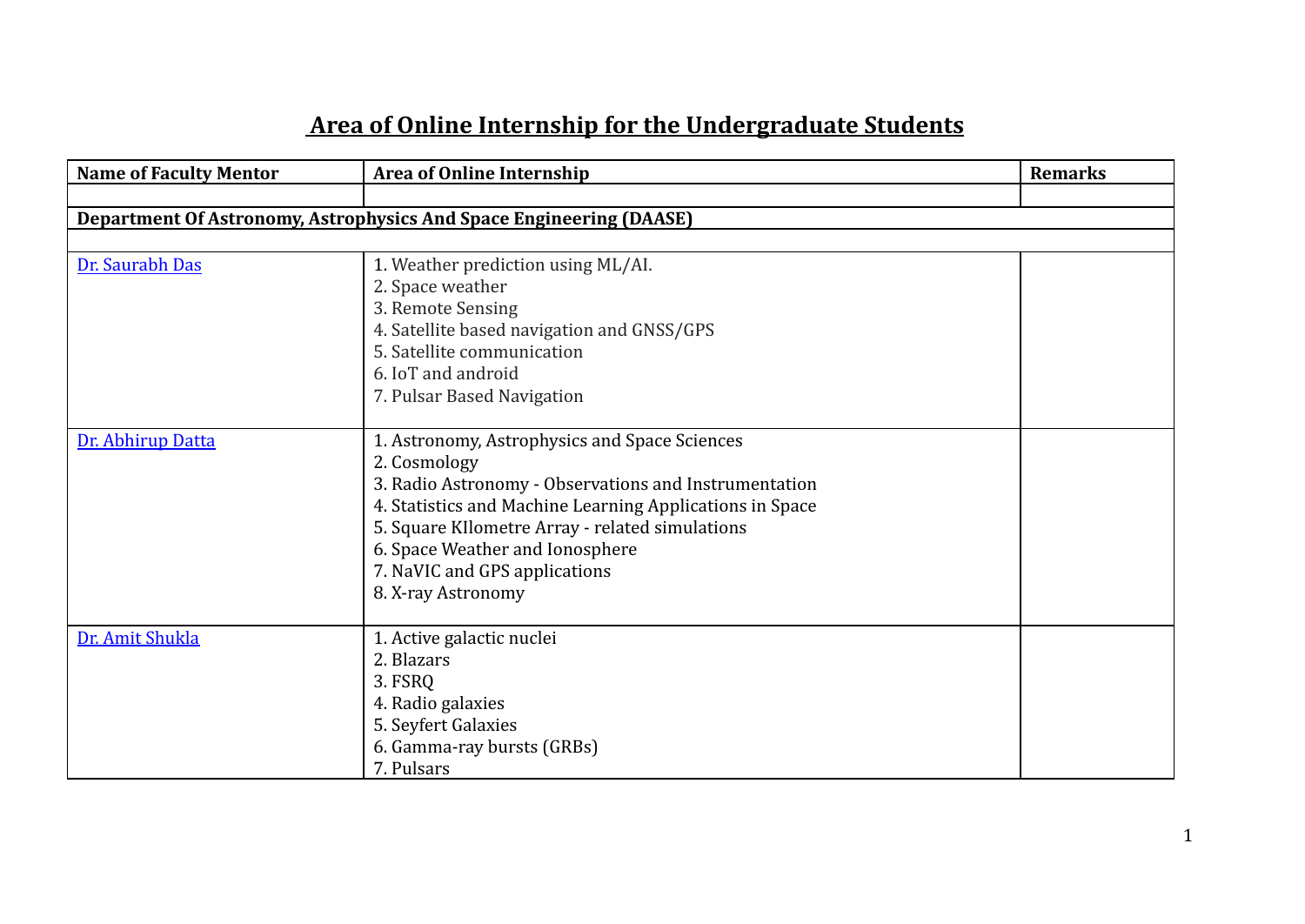|                                                                    | 8. X-ray binaries<br>9. Jet launching mechanisms<br>10. High Energy Astrophysics<br>11. Gamma-ray Astronomy<br>12. Time-domain astronomy<br>13. Multi-wavelength & multi-messenger astrophysics<br>14. Particle acceleration in astrophysical sources |  |
|--------------------------------------------------------------------|-------------------------------------------------------------------------------------------------------------------------------------------------------------------------------------------------------------------------------------------------------|--|
| Dr. Siddharth S Malu                                               | 1. Machine Learning and Computational Intelligence across disciplines                                                                                                                                                                                 |  |
| Dr. Unmesh Govind Khati                                            | 1. Microwave remote sensing<br>2. Lidar remote sensing<br>3. Python for Earth science data analysis<br>4. Google Earth Engine                                                                                                                         |  |
| Dr. Bhargav Vaidya                                                 | 1. Space Weather Modelling<br>2. Astrophysical Plasma<br>3. Computational Fluid Dynamics<br>4. Turbulence<br>5. Numerical Methods in Space Sciences                                                                                                   |  |
| Dr. Manoneeta Chakraborty                                          | 1. Neutron star<br>2. Black holes<br>3. Pulsars<br>4. Magnetars<br>5. X-ray binaries<br>6. Accretion physics<br>7. Burst physics                                                                                                                      |  |
| <b>Department of Biosciences and Biomedical Engineering (BSBE)</b> |                                                                                                                                                                                                                                                       |  |
|                                                                    |                                                                                                                                                                                                                                                       |  |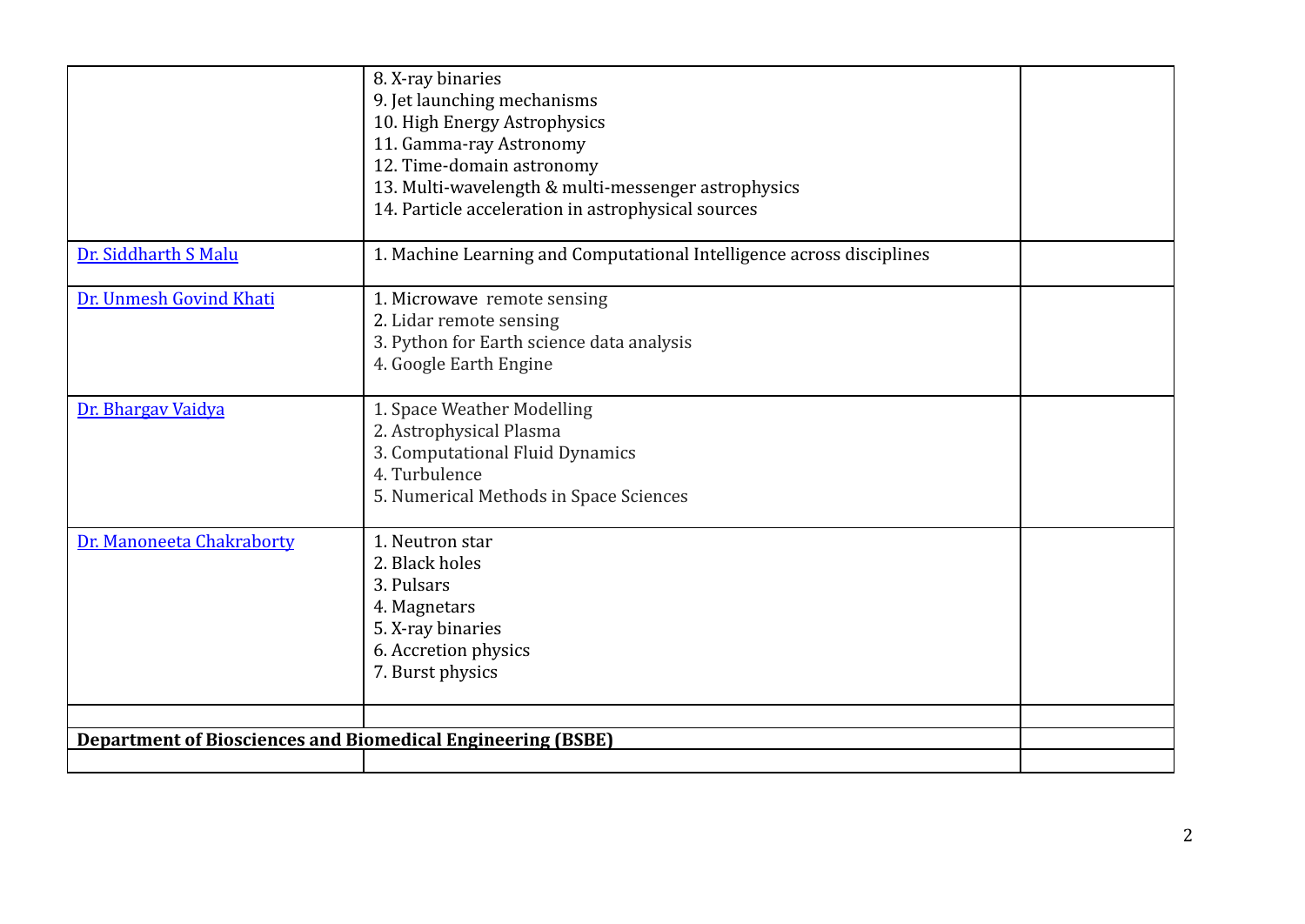| Dr. Parimal Kar                   | 1. Computer Aided Drug Design<br>2. Computer Modeling of Protein Dynamics                                                                                                                                                                                                                                                                  |  |
|-----------------------------------|--------------------------------------------------------------------------------------------------------------------------------------------------------------------------------------------------------------------------------------------------------------------------------------------------------------------------------------------|--|
| Dr. Hem Chandra Iha               | 1. Bacteria (Helicobacter pylori) and virus (Epstein Barr Virus) mediated gastric<br>and oral cancer progression.<br>2. Epstein Barr Virus mediated neurodegeneration such as Multiple sclerosis<br>and Alzheimer.<br>3. Cerebral malaria-An conjuncture of Plasmodium and Epstein Barr virus.<br>4. How SARS-CoV-2 influences so rapidly? |  |
| Dr. Mirza S. Baig                 | 1. Principles of Disease Modelling, Target Identification, and Drug Discovery                                                                                                                                                                                                                                                              |  |
| Dr. Kiran Bala                    | 1. Phycotechnology<br>2. Bioremediation/wastewater treatment<br>3. Algal Biofuels<br>4. Biopolymers: Process and Optimization<br>5. Algal Biorefinery                                                                                                                                                                                      |  |
| <b>Professor Ganti S. Murthy</b>  | 1. Sustainable Bioprocessing<br>2. Systems Analysis for sustainability                                                                                                                                                                                                                                                                     |  |
| Dr. Sunil Kumar Boda              | 1. Biomaterials and Tissue Engineering<br>2. Biofabrication<br>3. Nanobiotechnology                                                                                                                                                                                                                                                        |  |
| <b>Professor Avinash Sonawane</b> | 1. Drug development for tuberculosis and blood cancer<br>2. Host pathogen interaction and host cellular immunity<br>3. Drug delivery                                                                                                                                                                                                       |  |
|                                   |                                                                                                                                                                                                                                                                                                                                            |  |
| <b>Department of Chemistry</b>    |                                                                                                                                                                                                                                                                                                                                            |  |
|                                   |                                                                                                                                                                                                                                                                                                                                            |  |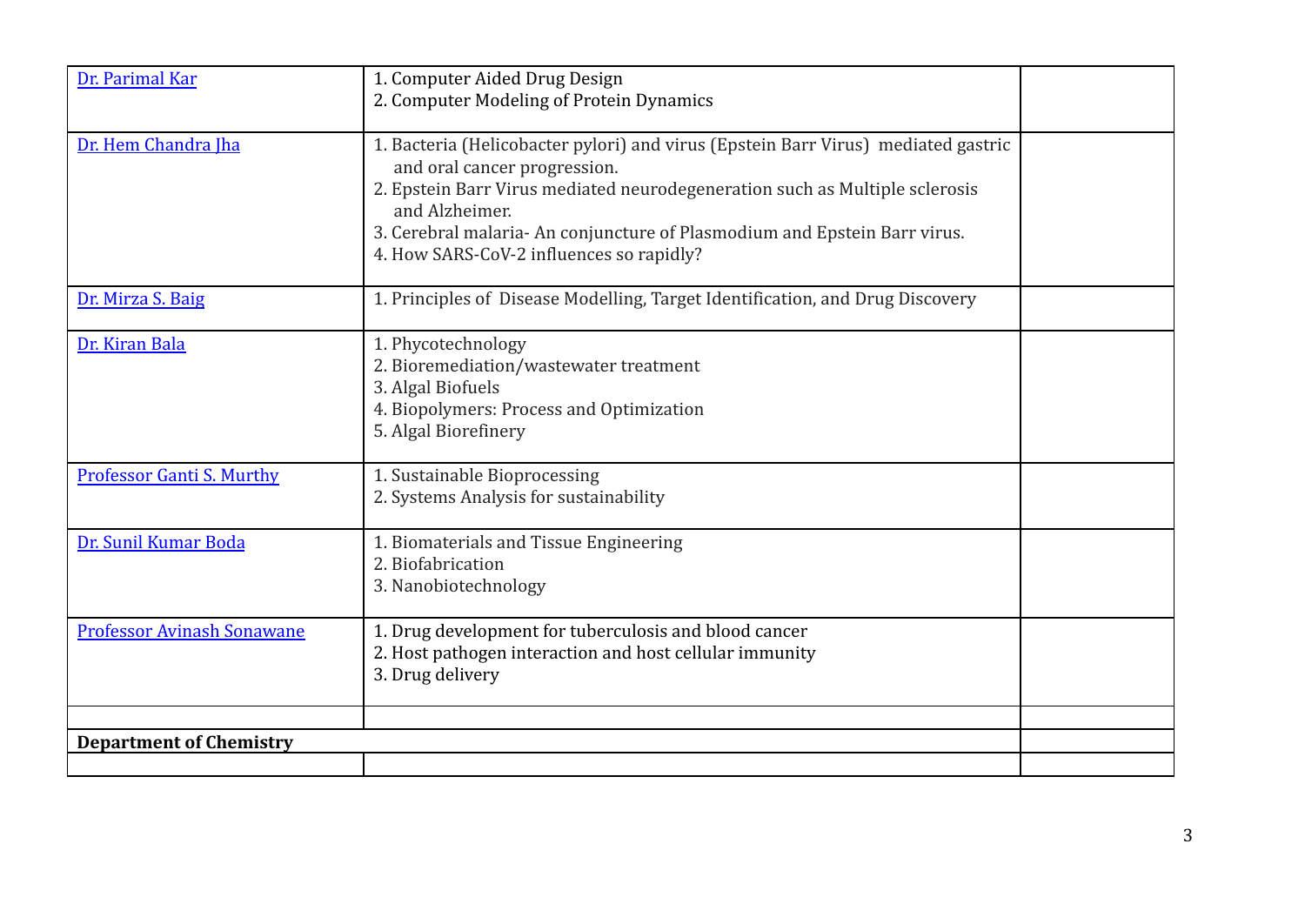| Dr. Shaikh M. Mobin   | 1. Design and Synthesis of Inorganic Complexes and Metal Organic Frameworks<br>(MOFs) and Covalent Organic Frameworks (COFs) for energy storage, energy<br>conversion and energy generations, bio-medical and catalysis.<br>2. Applications in Catalysis via Single Source Molecular Precursors and<br>Nanomaterials and Crystal Engineering (Structural reactivity).<br>3. Employing small molecule (organic ligands and complexes) for bioimaging,<br>cellular targets and sensing.<br>4. Generation of C-dots/graphene via green source and its applications in<br>wound healing and other bio-medical applications. |  |
|-----------------------|-------------------------------------------------------------------------------------------------------------------------------------------------------------------------------------------------------------------------------------------------------------------------------------------------------------------------------------------------------------------------------------------------------------------------------------------------------------------------------------------------------------------------------------------------------------------------------------------------------------------------|--|
| Dr. Chelvam Venkatesh | 1. Total synthesis of biologically important natural products<br>2. Design and synthesis of heterocycles and carbocycles of biological importance<br>3. Developing new methodologies for construction of C-C and C-X (X=N, O, S, P)<br>bonds<br>4. Design, synthesis and diagnostic applications of new targeting ligands for<br>cancers and inflammatory diseases<br>5. Drug delivery systems, near-infra red fluorescence, nuclear Imaging and bio-<br>conjugate chemistry<br>6. Synthesis of Inhibitors for drug targets                                                                                             |  |
| Dr. Sampak Samanta    | 1. Organocatalytic Asymmetric Transformations<br>2. Domino Approaches to Heterocyclic Synthesis<br>3. Spectroscopic Techniques (IR, NMR, MS etc) for the Characterization of<br>Organic Molecules                                                                                                                                                                                                                                                                                                                                                                                                                       |  |
| Dr. Apurba K. Das     | 1. Engineering of Organic-inorganic Nanohybrids for Energy Storage<br>2. Engineering of Organic-inorganic Nanohybrids for Energy Conversion<br>3. Fabrication of Supercapacitor Devices                                                                                                                                                                                                                                                                                                                                                                                                                                 |  |
| Dr. Sanjay Singh      | 1. Catalysis<br>2. Hydrogen Production and Storage<br>3. CO2 capture and Utilization                                                                                                                                                                                                                                                                                                                                                                                                                                                                                                                                    |  |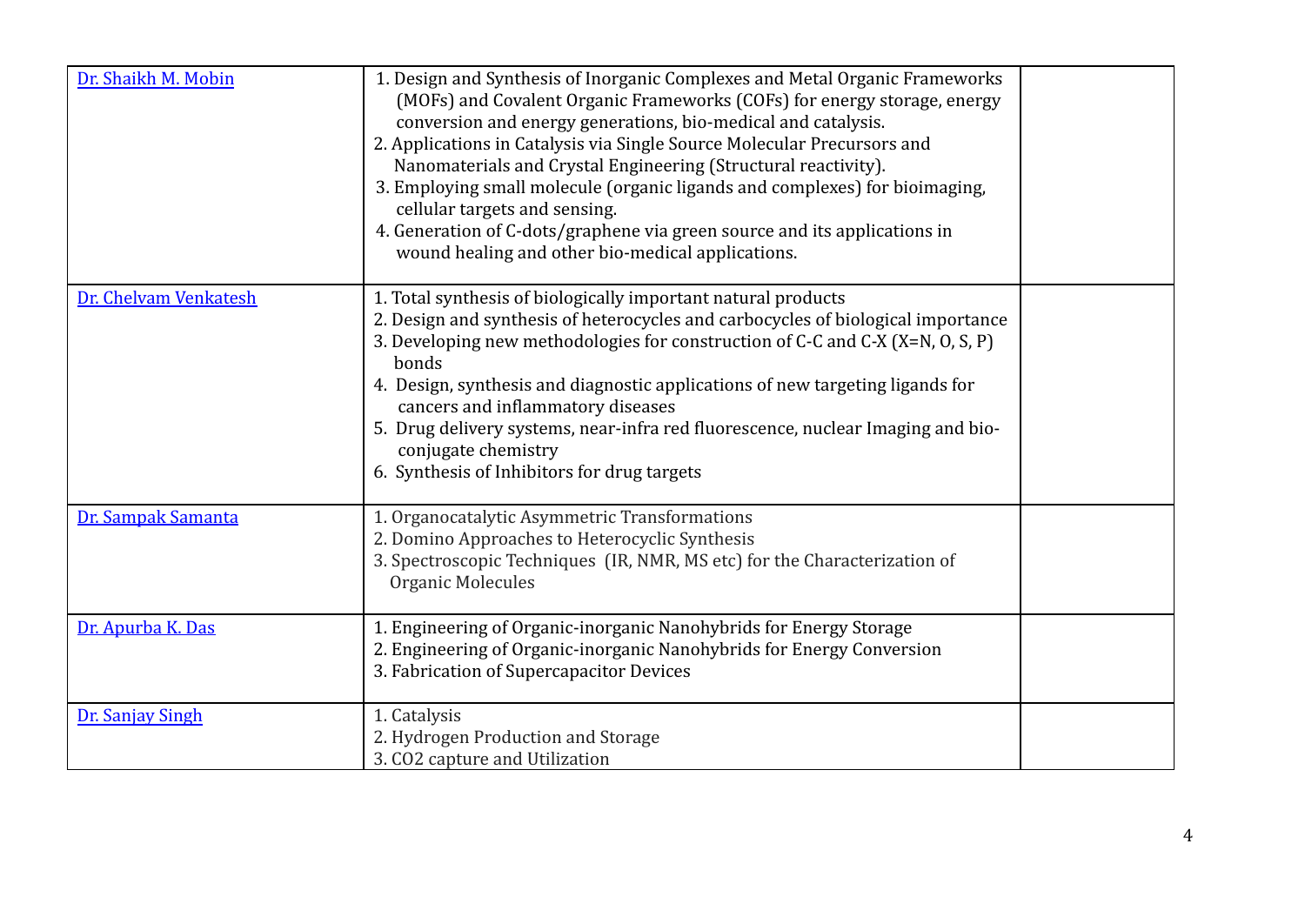|                                        | 4. Biomass transformation and Biofuel                                                                                                                                                                               |  |
|----------------------------------------|---------------------------------------------------------------------------------------------------------------------------------------------------------------------------------------------------------------------|--|
| <b>Professor Suman Mukhopadhyay</b>    | 1. Bioinorganic chemistry<br>2. Metals in medicine<br>3. Molecular Recognition                                                                                                                                      |  |
| <b>Department of Civil Engineering</b> |                                                                                                                                                                                                                     |  |
|                                        |                                                                                                                                                                                                                     |  |
| Dr. Gourab Sil                         | 1. Performance Based Geometric Design of Highways<br>2. Effects of roadways infrastructure on driver behaviour<br>3. Pedestrian Safety Evaluation                                                                   |  |
| Dr. Guru Prakash                       | 1. Degradation modeling<br>2. Structural health monitoring<br>3. Reliability<br>4. Damage detection<br>5. Damage prognosis                                                                                          |  |
| Dr. Neelima Satyam                     | 1. Application of machine learning in a landslide forecasting<br>2. Discrete element modeling of stabilized clay<br>3. Multivariate analysis of MICP treated sand                                                   |  |
| Dr. Sandeep Chaudhary                  | 1. Structural Engineering<br>2. Sustainable Construction Practices<br>3. Composite Bridges<br>4. Novel Bricks and Blocks<br>5. Microstructure and Durability of Concrete<br>6. Advanced Characterisation Techniques |  |
| Dr. Mohd Farooq Azam                   | 1. Hydro-Meteorological monitoring<br>2. Glacier Mass and Dynamic studies<br>3. Energy Balance of Glacier and Snow Cover                                                                                            |  |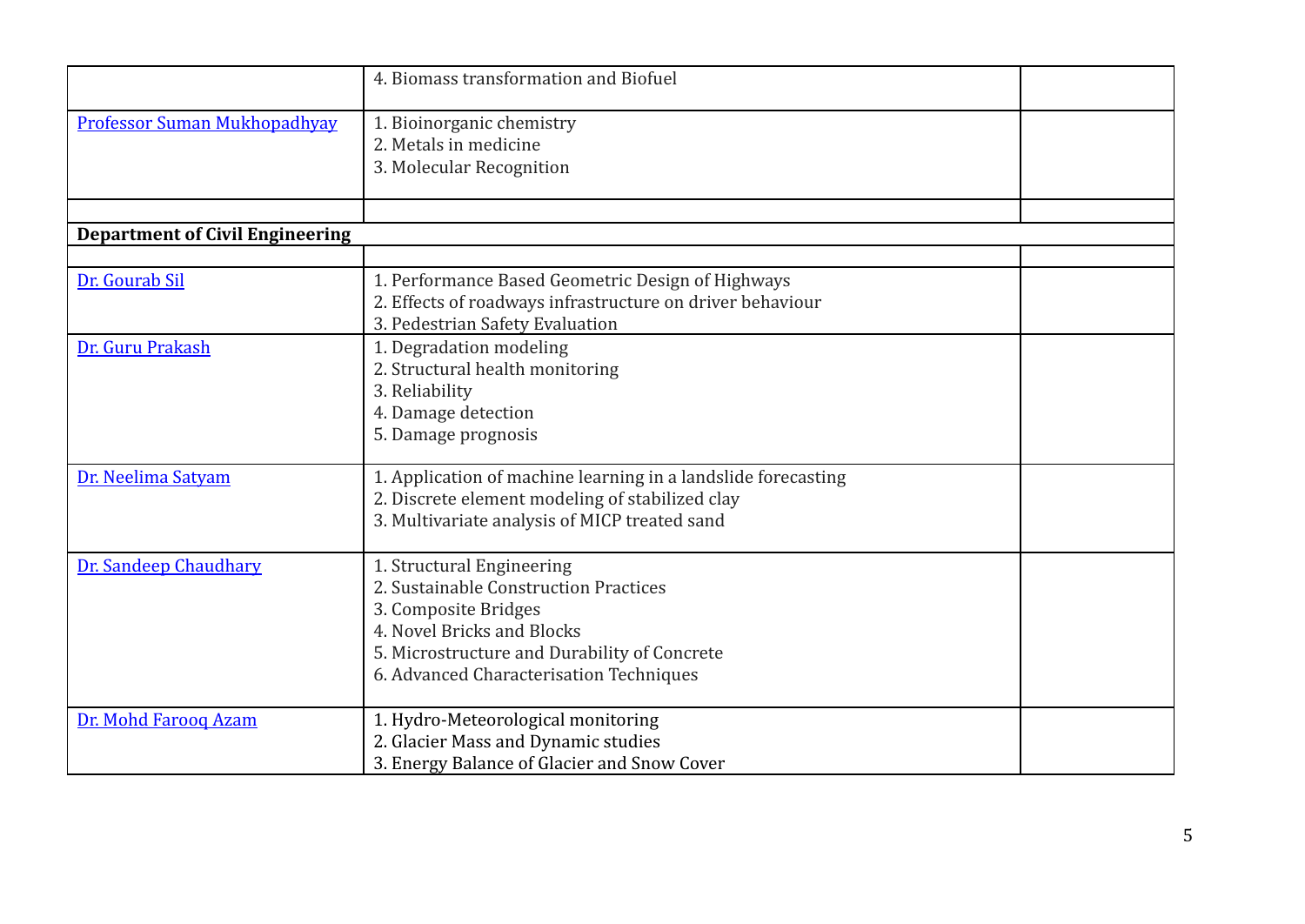|                        | 4. Hydrological modelling of Himalayan Watersheds<br>5. Climate Change impacts on Himalayan Water Resources                                                                                                                                                                                                                                                                                                                                                                                                                                                                               |  |
|------------------------|-------------------------------------------------------------------------------------------------------------------------------------------------------------------------------------------------------------------------------------------------------------------------------------------------------------------------------------------------------------------------------------------------------------------------------------------------------------------------------------------------------------------------------------------------------------------------------------------|--|
| Dr. Lalit Borana       | 1. Unsaturated Soil Mechanics<br>2. Fiber optic sensors in Geotechnical Engineering & Geotechnical health<br>monitoring<br>3. Soil-Structure Interface<br>4. Soft Soil and Creep<br>5. Ground Improvement Techniques                                                                                                                                                                                                                                                                                                                                                                      |  |
| Dr. Mayur Shirish Jain | 1. Waste Management<br>2. Water Quality Assessment<br>3. Green Building Assessment<br>4. Sustainability Assessment of Smart Cities<br>5. Air Quality Assessment<br>6. Computer Applications in Environmental Engineering<br>7. Impact of Anthropogenic Activities on Biodiversity and ecosystem                                                                                                                                                                                                                                                                                           |  |
| Dr. Priyank J. Sharma  | 1. Climate Change Impact Assessment<br>2. Flood Forecasting and Mitigation<br>3. Study of Hydroclimatic Extremes<br>4. Basin-scale Hydrologic Modelling                                                                                                                                                                                                                                                                                                                                                                                                                                   |  |
| Dr. Kaustav Bakshi     | 1. Design of multistoried RCC buildings (superstructures and substructures)<br>under gravity and lateral loads using IS codes and Staad. Pro<br>2. Design of steel factory shed (superstructures and substructures) under<br>gravity and lateral loads using IS codes and Staad.Pro<br>3. Design of steel-concrete factory shed (superstructures and substructures)<br>under gravity and lateral loads using IS codes and Staad.Pro<br>4. Determination of lateral loads for RCC and steel buildings using relevant IS<br>codes<br>5. Design of simple RCC bridges using IRC and IS codes |  |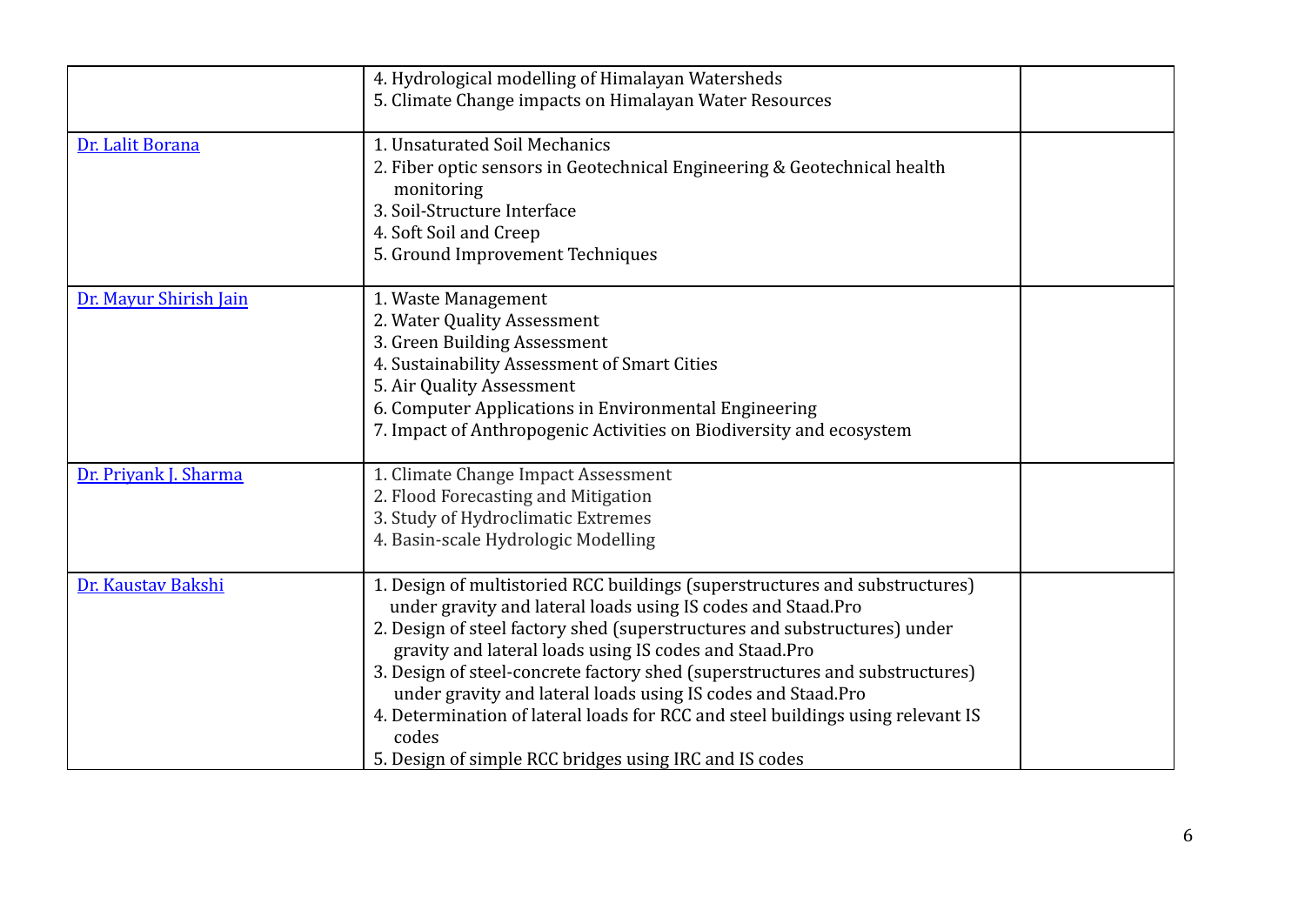| Dr. Saikat Sarkar                                     | 6. Design of simple water retaining structures using IS codes<br>7. Basics of finite element analysis<br>8. A training on computer code writing for solution of simple civil engineering<br>problems.<br>1. Crack propagation and failure of structures<br>2. Metamaterials for civil engineering applications<br>3. Structural health monitoring and damage detection<br>4. Structural optimization                                                                                                                                                                                                                     |  |
|-------------------------------------------------------|--------------------------------------------------------------------------------------------------------------------------------------------------------------------------------------------------------------------------------------------------------------------------------------------------------------------------------------------------------------------------------------------------------------------------------------------------------------------------------------------------------------------------------------------------------------------------------------------------------------------------|--|
| Professor Manish Kumar Goyal                          | 1. Climate change<br>Impact of climate change on water resources<br><b>Statistical Downscaling</b><br>Climate variability and change detection<br>2. Hydrology and Glaciology<br>Hydro-Climatology<br>Hydrological Modeling and Flood Routing<br>Snow-melt Hydrology<br><b>Glacial Lake Changes</b><br>Hydro-geoInformatics<br><b>Remote Sensing Applications</b><br>3. Irrigation<br>Crop modeling<br><b>Irrigation Water Management</b><br>4. Data Mining applications in water management and climate change<br>Multivariate Statistical Analysis<br>Machine Learning Models -Neural Network, Fuzzy logic, clustering |  |
| <b>Department of Computer Science and Engineering</b> |                                                                                                                                                                                                                                                                                                                                                                                                                                                                                                                                                                                                                          |  |
|                                                       |                                                                                                                                                                                                                                                                                                                                                                                                                                                                                                                                                                                                                          |  |
| Dr. Anirban Sengupta                                  | 1. Computer Processor Design and Security                                                                                                                                                                                                                                                                                                                                                                                                                                                                                                                                                                                |  |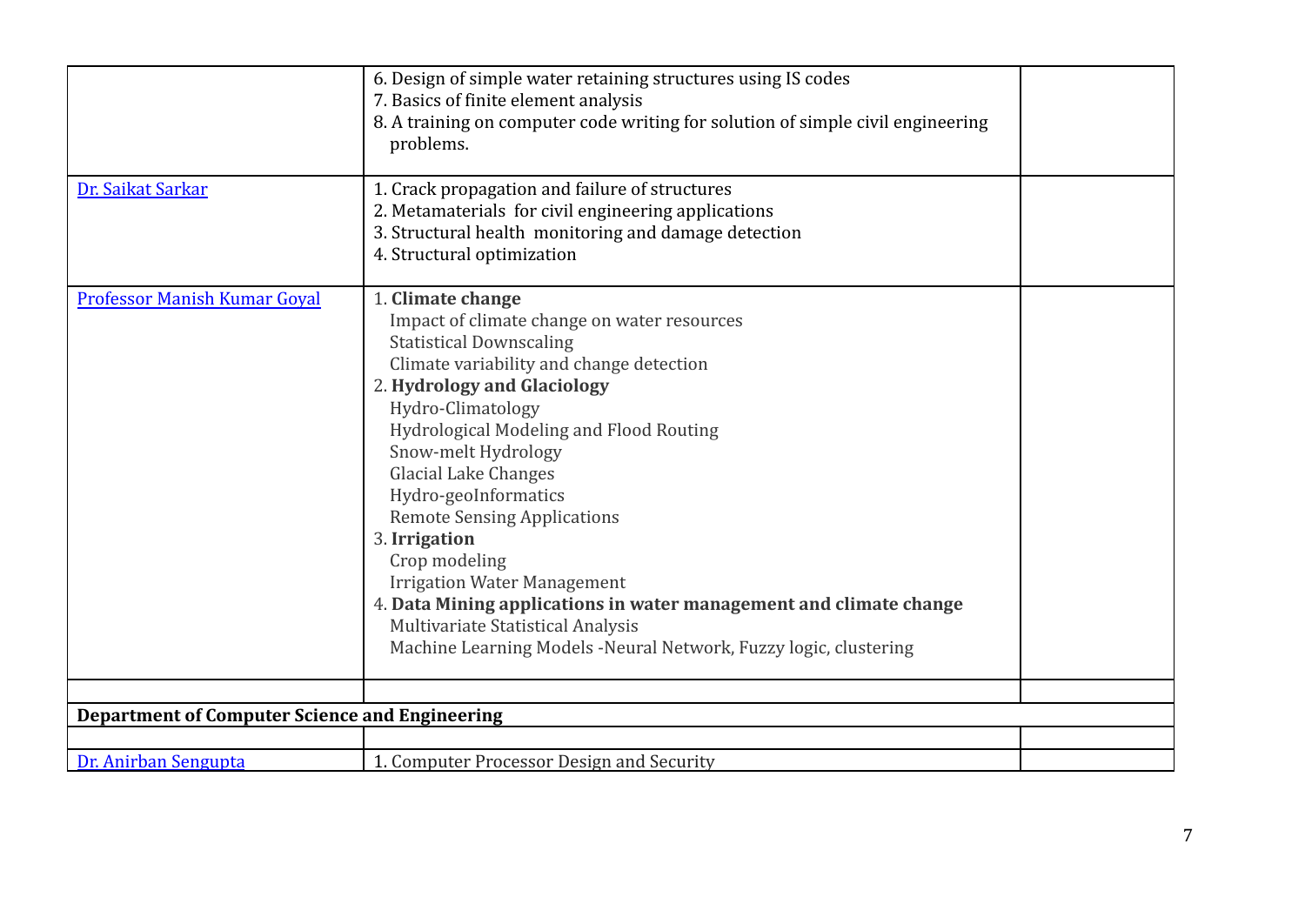| Dr. Neminath Hubballi           | 1. Network Security<br>2. Computer Networks                                                                                                                                                                                               |  |
|---------------------------------|-------------------------------------------------------------------------------------------------------------------------------------------------------------------------------------------------------------------------------------------|--|
|                                 | 3. Digital Forensics                                                                                                                                                                                                                      |  |
| Dr. Chandresh Kumar Maurya      | 1. An intelligent recommendation-cum-reminder system<br>2. Natural language processing for text data                                                                                                                                      |  |
| Dr. Nagendra Kumar              | 1. Deep Learning<br>2. Social Network Analysis<br>3. Natural Language Processing                                                                                                                                                          |  |
| Dr. Bodhisatwa Mazumdar         | 1. Fault Analysis of authenticated encryption primitives.<br>2. Logic Synthesis Techniques for Improved Resilience Against Fault Attacks.<br>3. Machine Learning Based Side Channel Analysis of Cipher Algorithms and<br>Implementations. |  |
| Professor Narendra S. Chaudhari | 1. Network security and mobile comp<br>2. Artificial Intelligence and Machine Learning (AI-ML)<br>3. Theory of computation and related areas of applications (web searches,<br>algorithm design, etc.)                                    |  |
| Dr. Aruna Tiwari                | 1. Soft-computing<br>2. Artificial Intelligence<br>3. Machine Learning<br>4. Data Mining                                                                                                                                                  |  |
| Dr. Puneet Gupta                | 1. Deep Learning<br>2. Machine learning<br>3. Computer Vision                                                                                                                                                                             |  |
| Dr. Avan Mondal                 | 1. Computer Networks                                                                                                                                                                                                                      |  |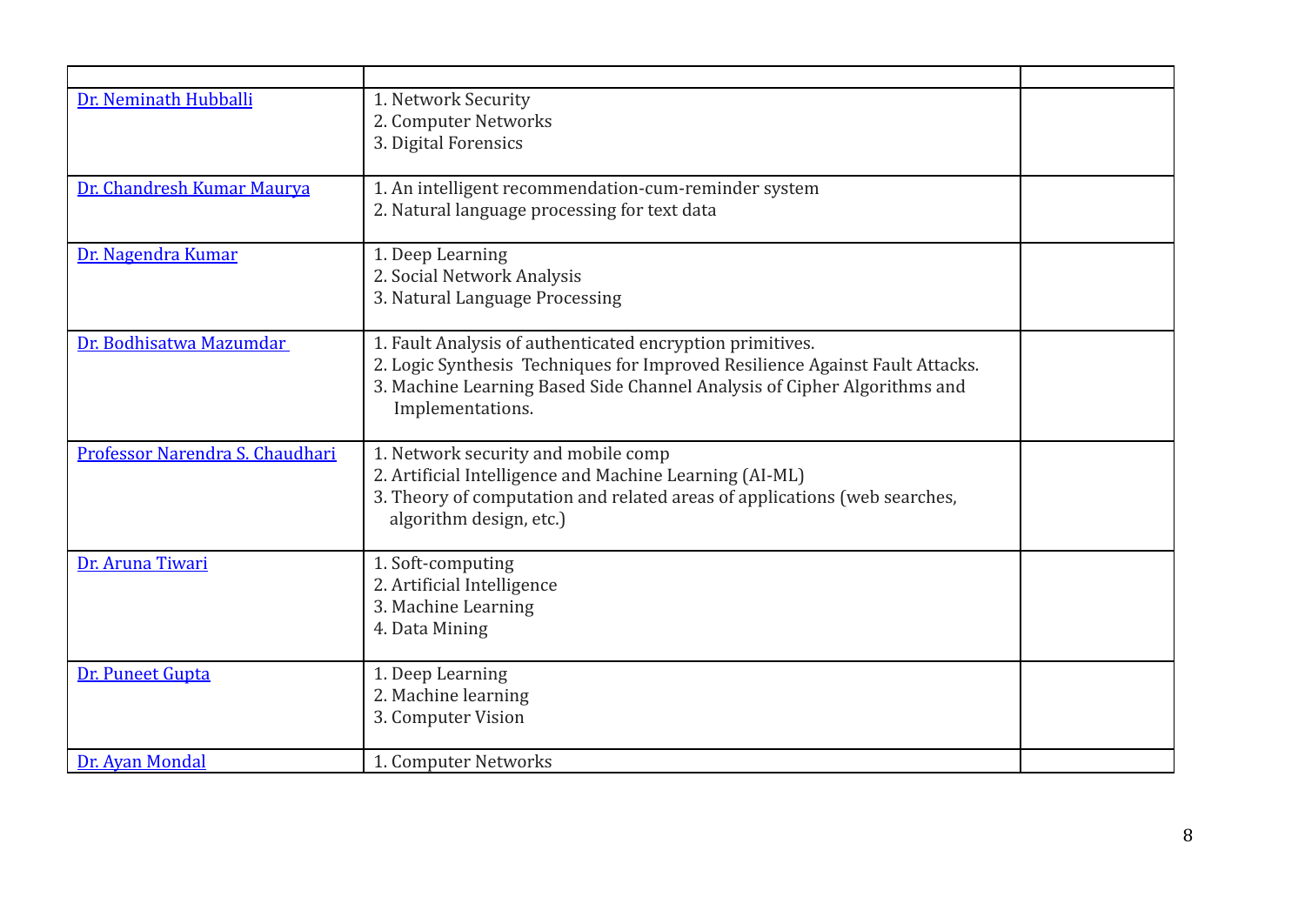|                                             | 2. Internet of Things (IoT) Networks<br>3. Networking for Cloud-enabled sensor networks                                                                                                                                                                                                                                                                                                                                                                                                                                                                                                                                                                                             |  |
|---------------------------------------------|-------------------------------------------------------------------------------------------------------------------------------------------------------------------------------------------------------------------------------------------------------------------------------------------------------------------------------------------------------------------------------------------------------------------------------------------------------------------------------------------------------------------------------------------------------------------------------------------------------------------------------------------------------------------------------------|--|
| Dr. Aniruddha Singh Kushwaha                | 1. Computer Networks<br>2. Software Defined Networking                                                                                                                                                                                                                                                                                                                                                                                                                                                                                                                                                                                                                              |  |
| <b>Department of Electrical Engineering</b> |                                                                                                                                                                                                                                                                                                                                                                                                                                                                                                                                                                                                                                                                                     |  |
|                                             |                                                                                                                                                                                                                                                                                                                                                                                                                                                                                                                                                                                                                                                                                     |  |
| Dr. Abhinoy Kumar Singh                     | 1. Estimation and filtering theory for tracking application<br>2. Theoretical analysis of continuous glucose monitoring<br>3. Specified drone design for practical applications                                                                                                                                                                                                                                                                                                                                                                                                                                                                                                     |  |
| Dr. Swaminathan R.                          | 1. Space-Air-Ground Integrated Networks (SAGIN)<br>2. Hybrid Optical-RF Wireless Communication<br>3.5G and Beyond Wireless Systems<br>4. Channel Coding for 5G Communication<br>5. Non-Line-of-Sight (NLOS) Ultraviolet (UV) Optical Wireless Communication<br>6. Blind Channel Code and Interleaver Reconstruction Techniques<br>7. Index Modulation Techniques for Next-generation Wireless Communication<br>8. Energy Harvesting Schemes for Integrated Optical-RF Networks<br>9. Non-Orthogonal Multiple Access (NOMA) Techniques<br>10. Intelligent Reflecting Surface-based Wireless Communications<br>11. Machine Learning for Communication Systems/Wireless Communications |  |
| Dr. Vivek Kanhangad                         | 1. Signal and Image Analysis<br>2. Computer Vision<br>3. Deep Learning<br>4. Biometrics                                                                                                                                                                                                                                                                                                                                                                                                                                                                                                                                                                                             |  |
| <b>Professor Vimal Bhatia</b>               | 1. AI/Machine/Deep Learning<br>2. Wireless Communications                                                                                                                                                                                                                                                                                                                                                                                                                                                                                                                                                                                                                           |  |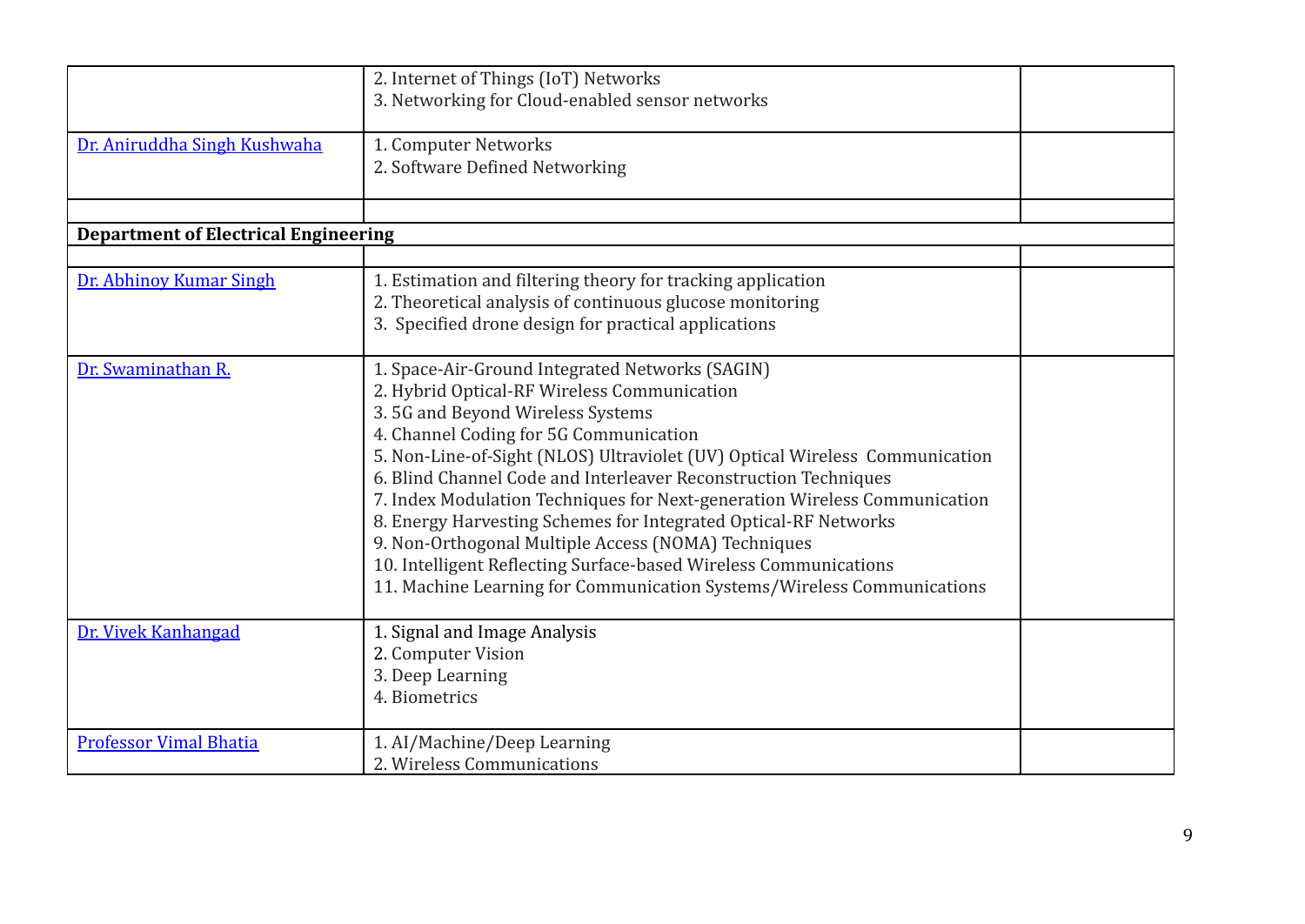|                               | 3.5G, 6G<br>4. Image/Video Processing                                                                                                                                                                                                                                           |  |
|-------------------------------|---------------------------------------------------------------------------------------------------------------------------------------------------------------------------------------------------------------------------------------------------------------------------------|--|
| Dr. Santosh Kumar Vishvakarma | 1. Energy-Efficient and Reliable SRAM Memory Design<br>2. Enhancing Performance and Configurable Architecture for DNN Accelerators<br>3. SRAM based In-Memory Computing Architecture for Edge AI<br>4. Reliable, Secure Design for IoT Application<br>5. Design for Reliability |  |
| Dr. Prabhat Kumar Upadhyay    | 1. Simultaneous Wireless Information and Power Transfer (SWIPT)<br>2. Cognitive Radio and Spectrum Sharing Techniques<br>3. Integrated Satellite-Aerial-Terrestrial Systems<br>4. Physical Layer Security<br>5. Molecular Communications and Nanonetworking                     |  |
| Professor Abhinav Kranti      | 1. Capacitorless DRAM<br>2. Steep switching transistors<br>3. AlGaN/GaN HEMTs                                                                                                                                                                                                   |  |
| Dr. Shaibal Mukherjee         | 1. Solar cell<br>2. RF transistor<br>3. Artificial neurons/Silicon brain/RRAM for image processing<br>4.2D materials for RRAMs<br>5. Biochemical sensor                                                                                                                         |  |
| Dr. Saptarshi Ghosh           | 1. Electromagnetics<br>2. Frequency selective surfaces<br>3. Metamaterials<br>4. Microwave absorbers<br>5. Microwave/ mm-wave antennas<br>6.3-D Printing                                                                                                                        |  |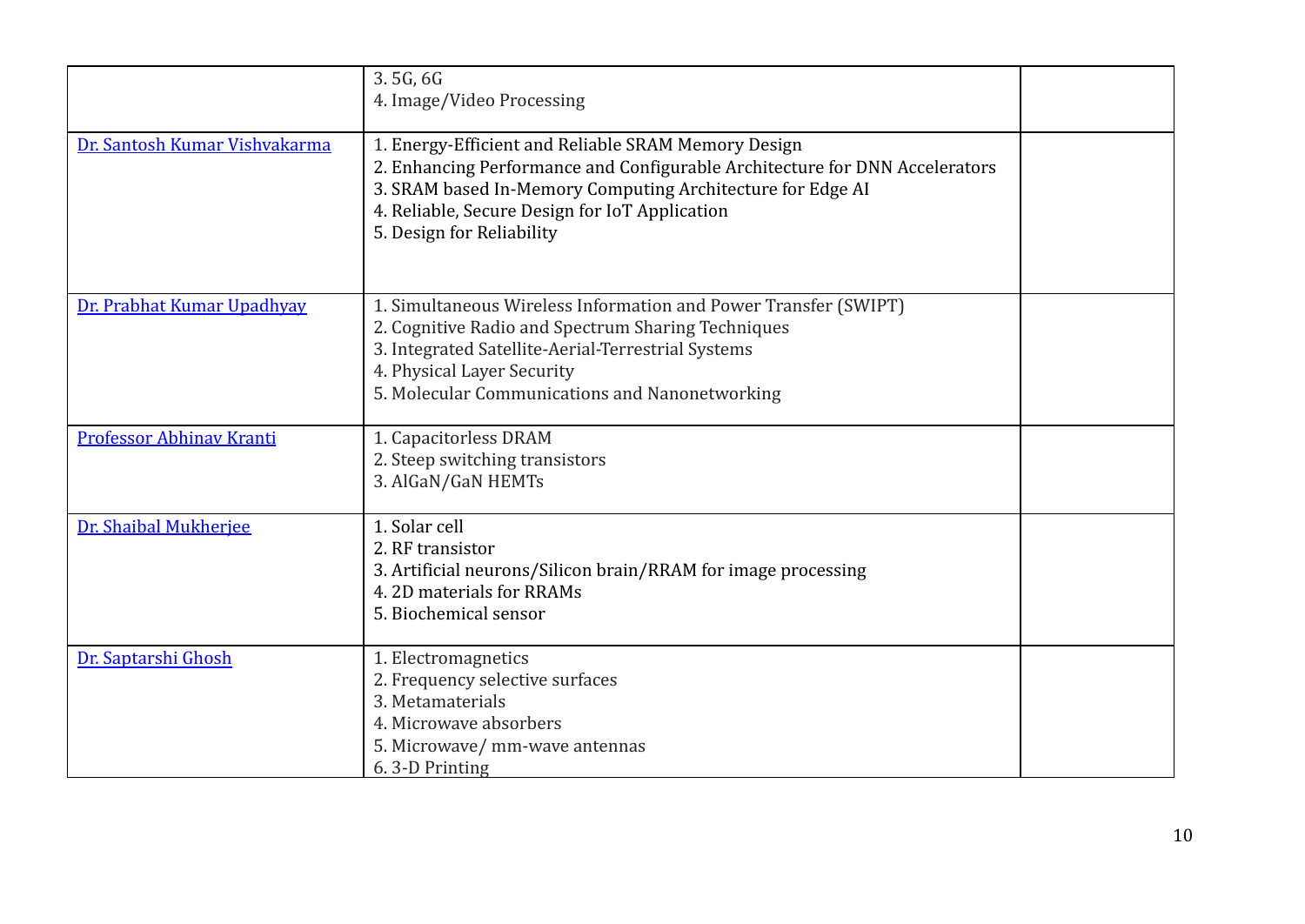| Dr. Mukesh Kumar                                | 1. Integrated Optoelectronics<br>2. Silicon Photonics; Integrated CMOS Photonics<br>3. Microwave & RF Photonics, Optical Antenna<br>4. Devices for Optical Communication & Interconnects<br>5. Nano-scale devices for Advanced Memory and Computing<br>6. Nanoelectronics, VLSI Technology & Device Fabrication                                                          |  |
|-------------------------------------------------|--------------------------------------------------------------------------------------------------------------------------------------------------------------------------------------------------------------------------------------------------------------------------------------------------------------------------------------------------------------------------|--|
| <b>School of Humanities and Social Sciences</b> |                                                                                                                                                                                                                                                                                                                                                                          |  |
|                                                 |                                                                                                                                                                                                                                                                                                                                                                          |  |
| Dr. Kalandi Charan Pradhan                      | 1. Data analysis for the development economics and sustainable development                                                                                                                                                                                                                                                                                               |  |
| Dr. Ananya Ghoshal                              | 1. Modern American Literature<br>2. The Parallel Cinema Movement in India<br>3. William Blake-Poet and Printmaker<br>4. History of Photography<br>5. Children's Literature                                                                                                                                                                                               |  |
| Dr. Mohanasundari Thangavel                     | 1. Agriculture and Climate change studies<br>2. Farmer Producer Organization<br>3. Consumer behaviour and Consumption pattern<br>4. Energy Economics                                                                                                                                                                                                                     |  |
| Dr. Ruchi Sharma                                | 1. Economics of Innovation (R&D policy; Innovation by Academic Institutions;<br>Intellectual property policy; Knowledge spillovers; Markets for technology)<br>2. International Economics (FDI, technology trade and technology transfer)<br>3. Industrial organization (R&D and Patenting by Firms and Start-ups; Firm<br>performance; Productivity; Industry dynamics) |  |
| Dr. Nirmala Menon                               | 1. Humanities Data<br>2. Text mining Tools for Textual Data                                                                                                                                                                                                                                                                                                              |  |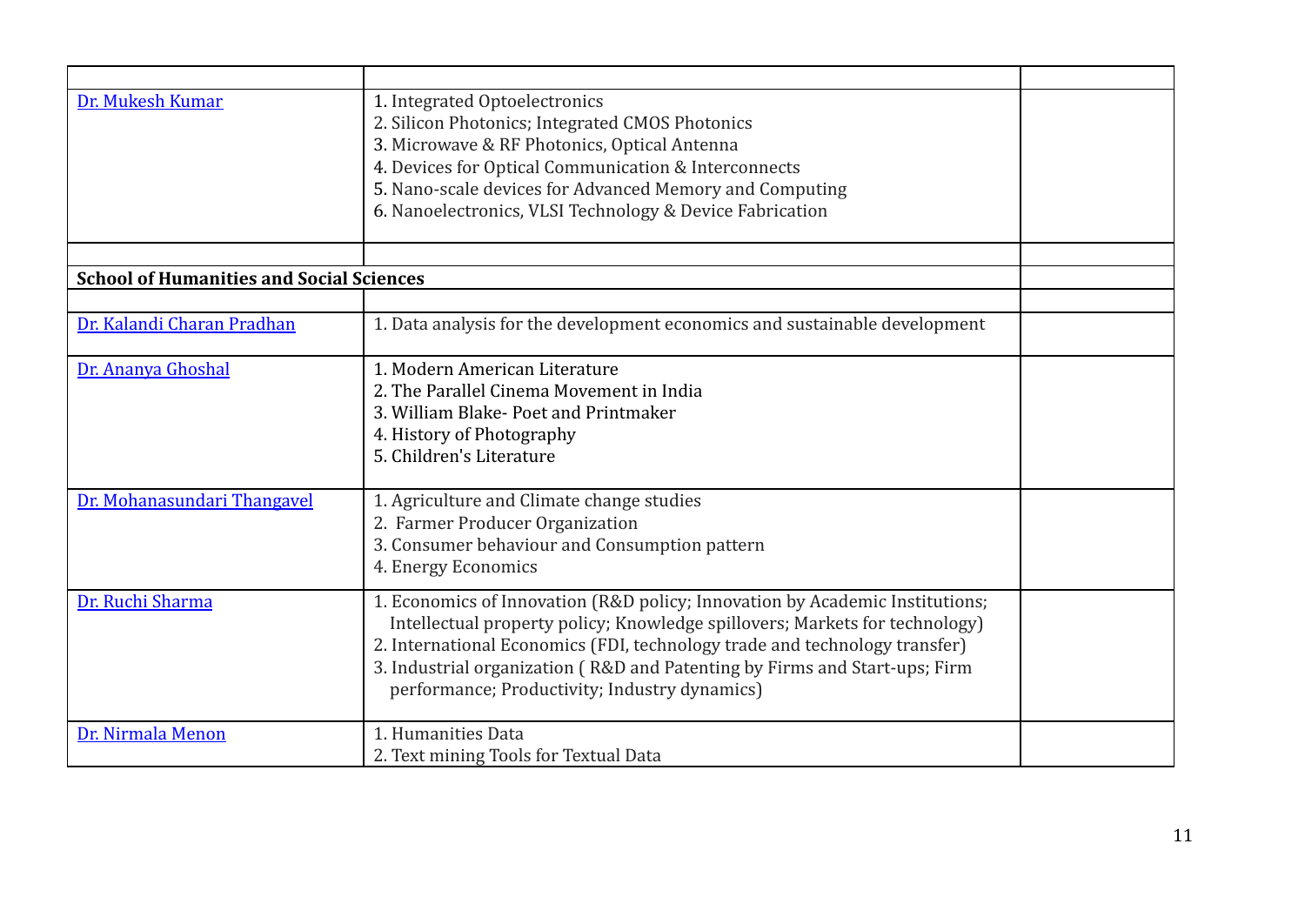|                                  | 3. Translation Studies<br>4. Literature and Climate Change                                                                                                                                             |  |
|----------------------------------|--------------------------------------------------------------------------------------------------------------------------------------------------------------------------------------------------------|--|
| Dr. Aratrika Das                 | 1. Nineteenth Century British Literature<br>2. Gothic<br>3. Medical Humanities<br>4. Writing Pedagogy                                                                                                  |  |
| Dr. Akshaya Kumar                | 1. Indian film and media studies<br>2. Comparative media studies<br>3. Cultural Studies<br>4. Platform Economy                                                                                         |  |
| <b>Department of Mathematics</b> |                                                                                                                                                                                                        |  |
|                                  |                                                                                                                                                                                                        |  |
| Dr. Mohd. Arshad                 | 1. Statistical Inference<br>2. Statistical Decision Theory                                                                                                                                             |  |
| Dr. Md. Aquil Khan               | 1. Mathematical Logic                                                                                                                                                                                  |  |
| Dr. Santanu Manna                | 1. Mathematical Modelling<br>2. Local/Nonlocal elastic wave propagation<br>3. Earthquake Prediction Analysis                                                                                           |  |
| Dr. Bibekananda Maji             | 1. Number Theory                                                                                                                                                                                       |  |
| Dr. Bapan Ghosh                  | 1. Nonlinear Dynamics and Computations<br>2. Delay Differential Equations and Applications<br>3. Fractional Differential Equations<br>4. Mathematical Biology<br>5. Numerical Methods and Computations |  |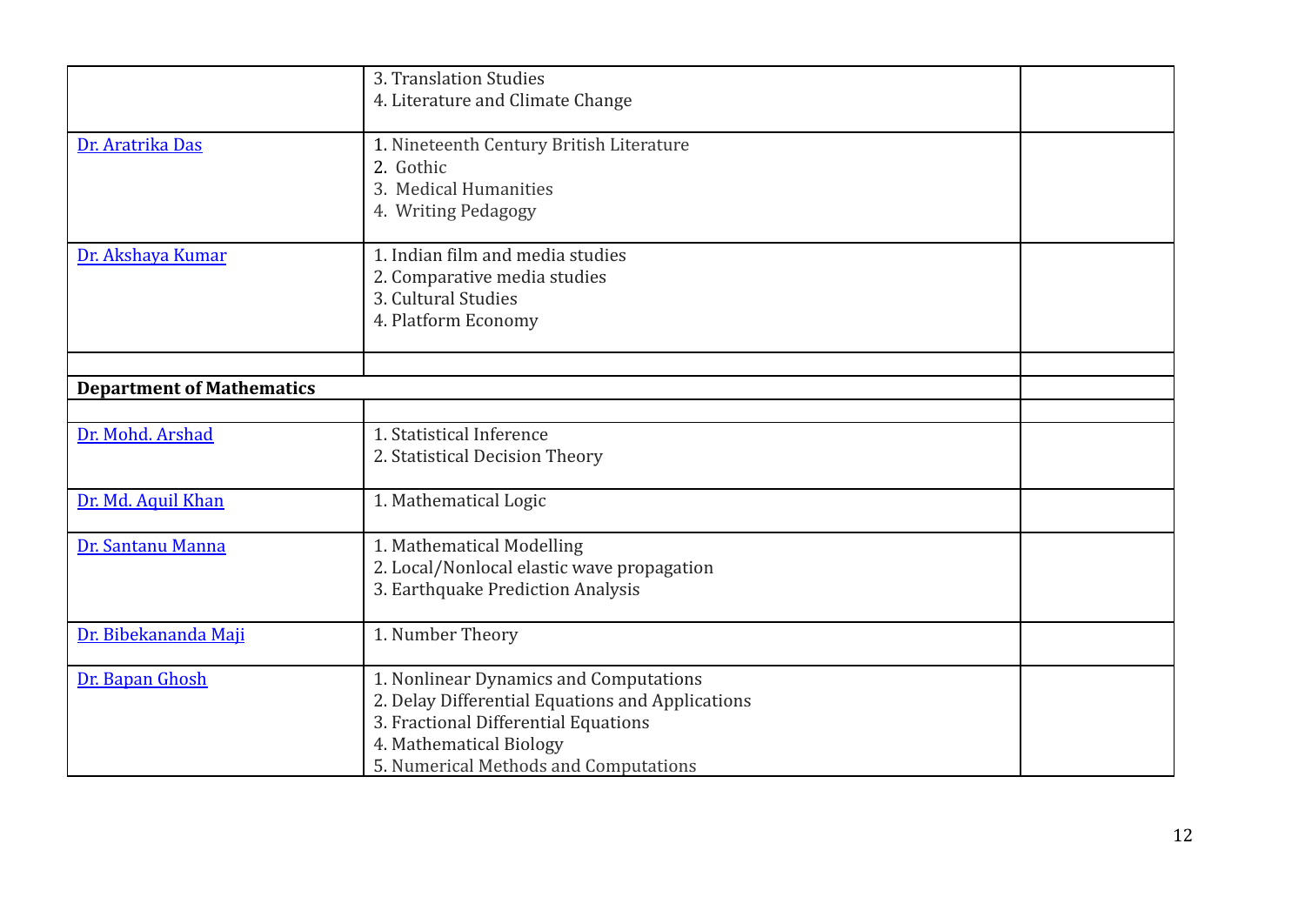| Dr. M. Tanveer                              | 1. Machine learning and applications to biomedical data                  |                   |
|---------------------------------------------|--------------------------------------------------------------------------|-------------------|
|                                             |                                                                          |                   |
| Dr. Niraj Shukla                            | 1. Wavelet and Frames in the finite-dimensional vector space             |                   |
|                                             | 2. Wavelet and Shearlet                                                  |                   |
|                                             |                                                                          |                   |
|                                             | 3. Shannon Sampling Theorem                                              |                   |
|                                             | 4. Dynamical Sampling                                                    |                   |
|                                             | 5. Fourier Transform on R <sup>^</sup> n                                 |                   |
|                                             |                                                                          |                   |
|                                             |                                                                          |                   |
| <b>Department of Mechanical Engineering</b> |                                                                          |                   |
|                                             |                                                                          |                   |
| <b>Professor Anand Parey</b>                | 1. Noise control of electric vehicles                                    |                   |
|                                             | 2. Vibration control of electric vehicles                                |                   |
|                                             | 3. Noise control of drones                                               |                   |
|                                             | 4. Vibration analysis of tennis racket                                   |                   |
|                                             |                                                                          |                   |
|                                             | 5. Fault detection of Gearbox using vibration analysis                   |                   |
| Dr. Santosh Kumar Sahu                      | 1. Synthetic Jet impingement                                             |                   |
|                                             | 2. Jet impingement cooling of curved surfaces                            |                   |
|                                             | 3. Thermal management of electronic components                           |                   |
|                                             |                                                                          |                   |
|                                             | 4. Phase change materials for energy storage                             |                   |
| Dr. Harekrishna Yadav                       | 1. Experimental Fluid Dynamics and Heat Transfer                         |                   |
|                                             | 2. Fluid-Structure Interaction                                           |                   |
|                                             | 3. Shear Flow                                                            |                   |
|                                             |                                                                          |                   |
|                                             | 4. Flow and Turbulence Measurement using Optical Techniques              |                   |
|                                             | 5. Heat Transfer Enhancement                                             |                   |
|                                             | 6. Renewable and Sustainable Energy                                      |                   |
| Dr. Shanmugam Dhinakaran                    | 1. Computational Fluid Dynamics (Bluff body Aerodynamics, Drag reduction | Students with all |
|                                             |                                                                          | background in     |
|                                             | <i>techniques</i> )                                                      |                   |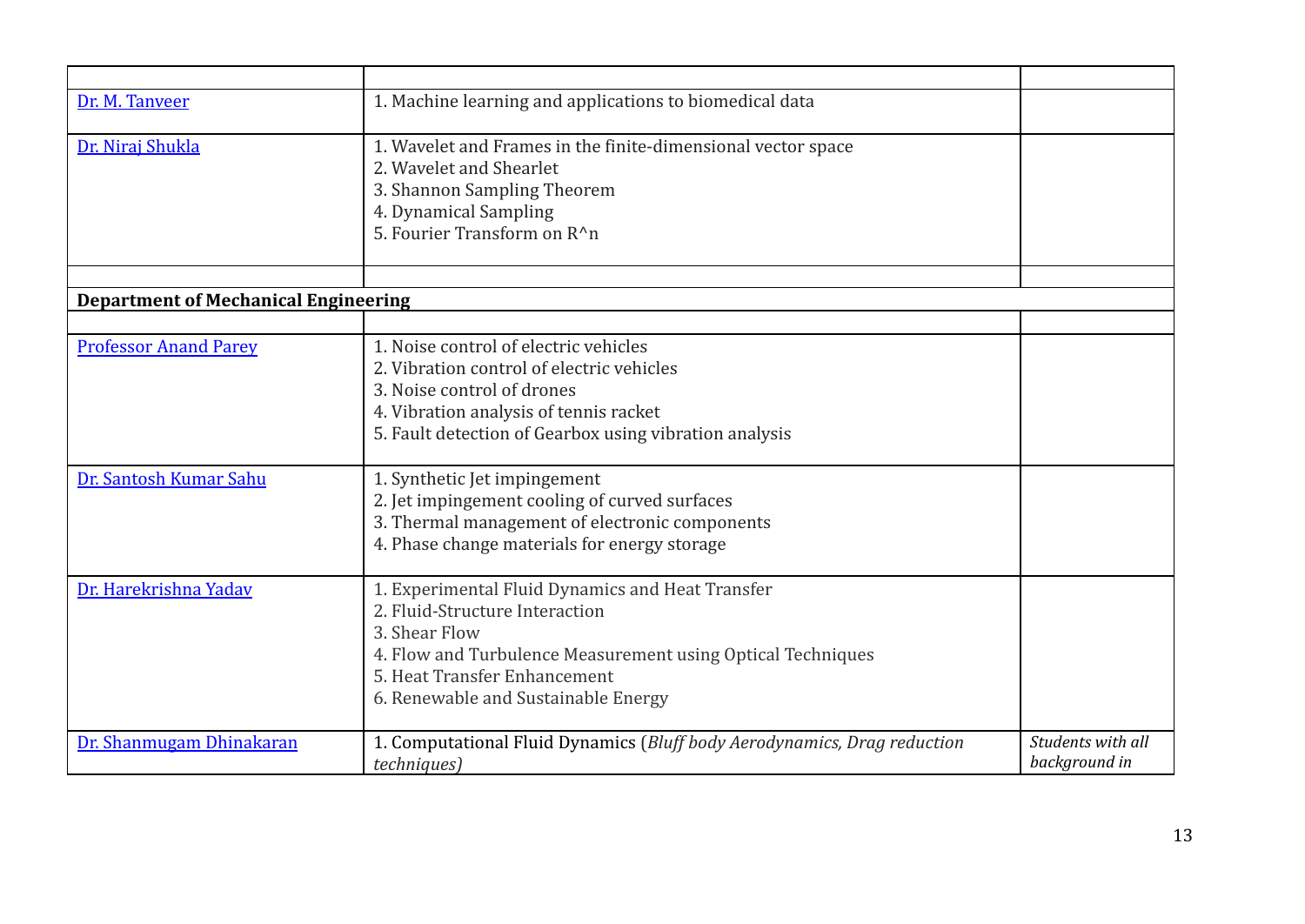|                                        | 2. Electronic cooling<br>3. Nanofluids; Non-Newtonian fluid flows<br>4. Single and multi phase flows<br>5. Heat pipes<br>6. Solar thermal collectors<br>7. Solar air heaters<br>8. Development of higher order convective schemes<br>9. Lattice Boltzmann methods<br>10. Finite volume methods<br>11. Biofluid Mechanics and Bio-heat transfer<br>12. Respiratory air flow<br>13. Blood flow in diseased arteries<br>14. Catalysis and all other areas in CFD and Heat Transfer<br><b>BSBE Department:</b> | Engineering,<br>Applied<br>Mathematics,<br>Chemistry, Physics,<br>Physical<br>Education, etc. can<br>apply as the topics<br>mentioned are<br>interdisciplinary in<br>nature)                                     |
|----------------------------------------|------------------------------------------------------------------------------------------------------------------------------------------------------------------------------------------------------------------------------------------------------------------------------------------------------------------------------------------------------------------------------------------------------------------------------------------------------------------------------------------------------------|------------------------------------------------------------------------------------------------------------------------------------------------------------------------------------------------------------------|
|                                        | 1. Biofluid Mechanics and Bioheat Transfer<br>2. Biofluids<br>3. Biological fluid flows<br>4. Respiratory air flow<br>5. Blood flow in diseased arteries<br>6. Drug delivery<br>7. Cancer treatment<br>8. Biomedical device development<br>9. Tissue Engineering<br>10. Bioenergy<br>11. Catalysis and all other relevant areas.                                                                                                                                                                           | Students with a<br>background in<br>Engineering,<br>Applied<br>Mathematics,<br>Biotechnology, Life<br>Sciences,<br><b>Biomedical</b><br>Engineering,<br><b>Physical Education</b><br>(B.P.Ed), etc can<br>apply. |
| Dr. I. A. Palani<br>Dr. Indrasen Singh | 1. Mechatronics system design<br>2. Soft robotics systems<br>3. Micro additive manufacturing<br>1. Finite Element Methods                                                                                                                                                                                                                                                                                                                                                                                  |                                                                                                                                                                                                                  |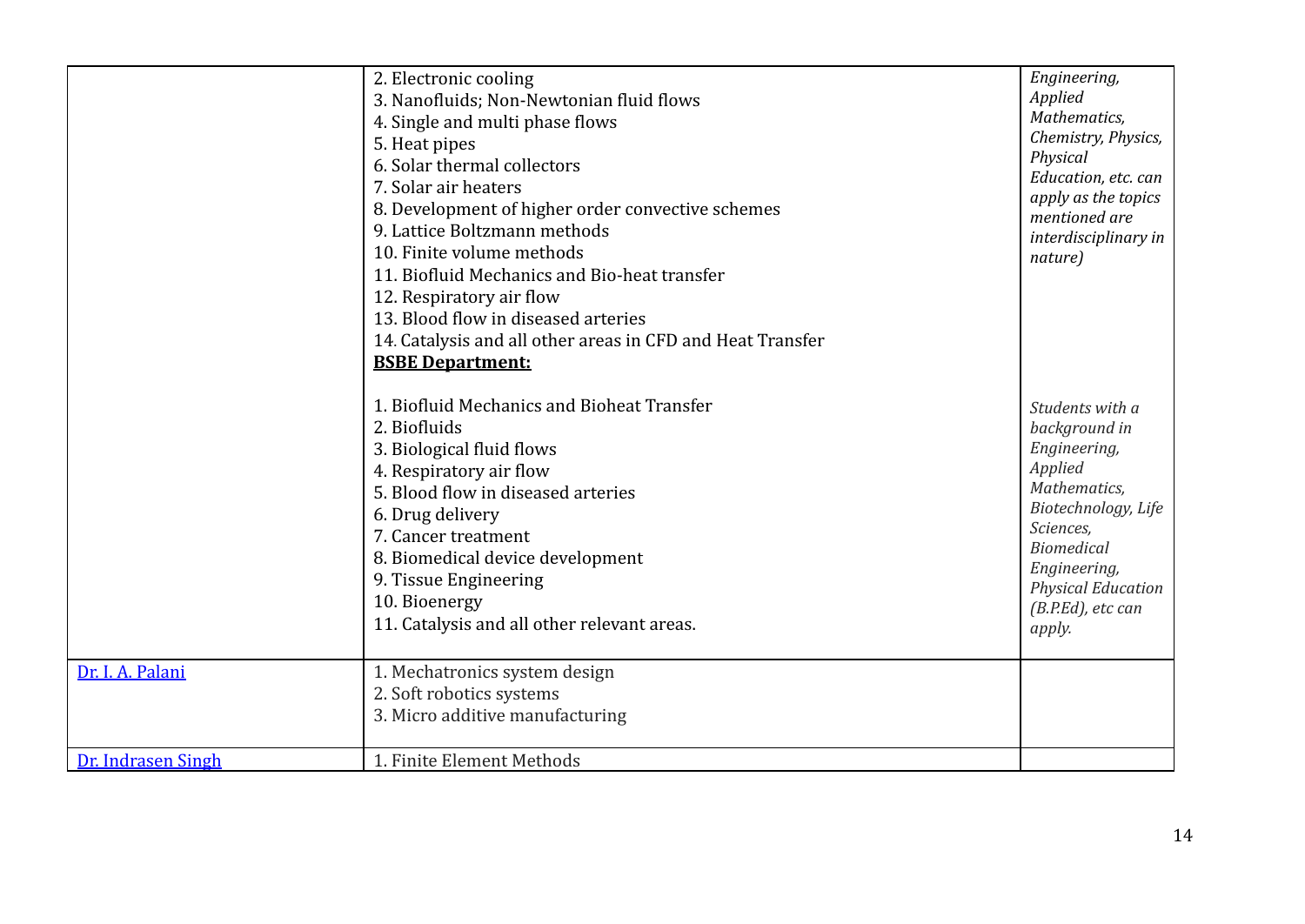|                          | 2. Computational Solid Mechanics<br>3. Fracture Mechanics<br>4. Crystal Plasticity<br>5. Piezoelectric materials                                                                                                          |  |
|--------------------------|---------------------------------------------------------------------------------------------------------------------------------------------------------------------------------------------------------------------------|--|
| Dr. Girish Chandra Verma | 1. Machining process<br>2. Addictive manufacturing process<br>3. Ultrasonic assisted machining processes<br>4. Magnetic field assisted super-finishing process                                                            |  |
| Dr. Sandeep Singh        | 1. Solid mechanics and design<br>2. Finite element method<br>3. Theory of plates and shells<br>4. Computational material science<br>5. Multiscale modelling of nanomaterials                                              |  |
| Dr. Satyanarayan Patel   | 1. Piezoelectric materials<br>2. Ferroelectric materials<br>3. Pyroelectric materials<br>4. Energy harvesting and storage materials<br>5. Solid-state refigeration<br>6. Smart materials                                  |  |
| Dr. Krishna Mohan Kumar  | 1. Analysis and Synthesis of Automotive mufflers                                                                                                                                                                          |  |
| Dr. Ritunesh Kumar       | 1. Energy needs for buildings<br>2. Renewable energy air conditioning systems                                                                                                                                             |  |
| Dr. Ankur Miglani        | 1. Combustion of next-generation fuels: Gel fuels and nanoparticle laden fuels.<br>2. Thermal management of power-dense electronics: Flow boiling in<br>microchannels<br>3. Microfluidics: Flow freezing in microchannels |  |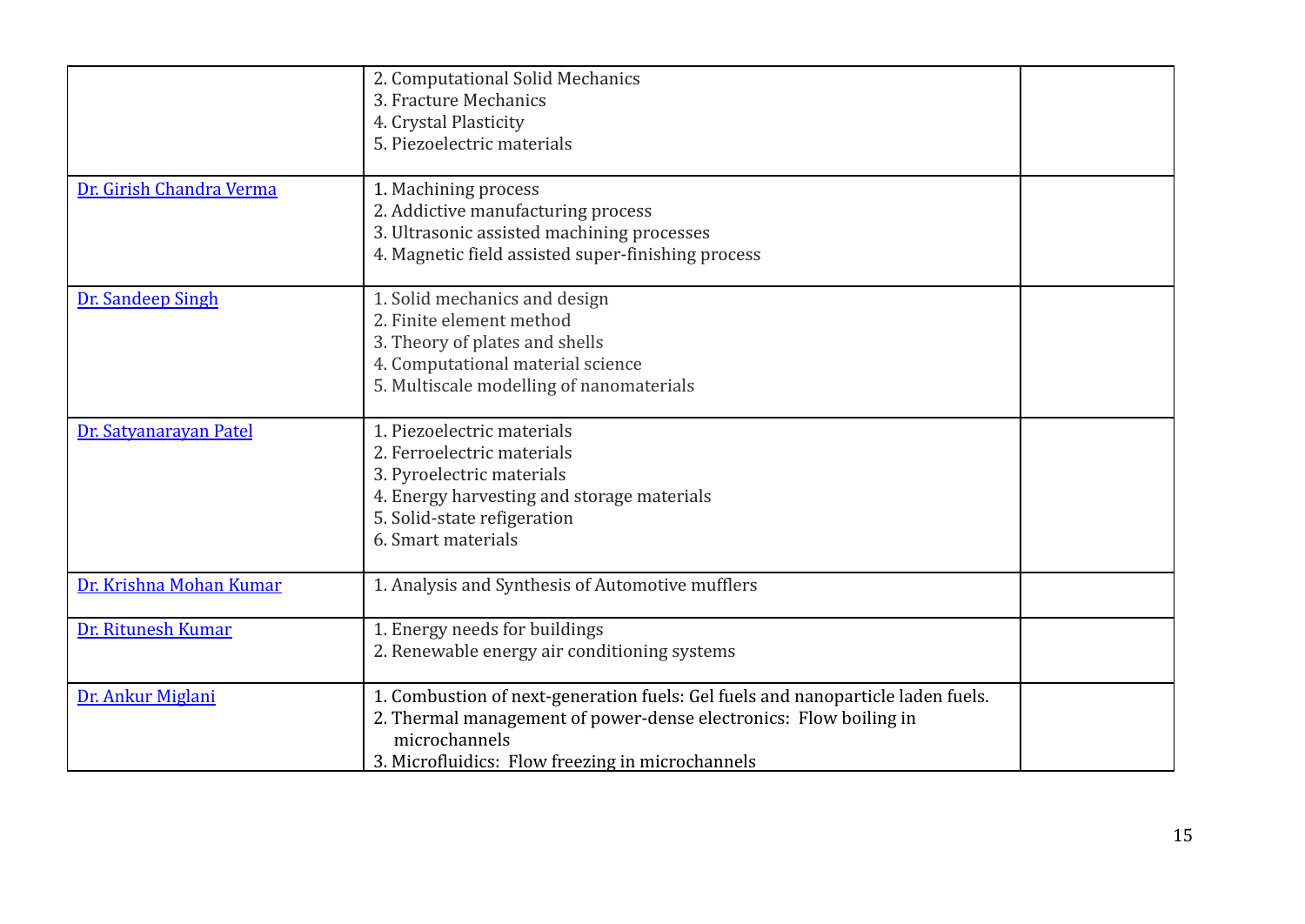|                                                                   | 4. Soft-matter: Instabilities in drying colloidal droplets                                                                                                                                                                                                                                                                                                                                       |  |
|-------------------------------------------------------------------|--------------------------------------------------------------------------------------------------------------------------------------------------------------------------------------------------------------------------------------------------------------------------------------------------------------------------------------------------------------------------------------------------|--|
| Dr. Ashish Rajak                                                  | 1. Metal Forming<br>2. Metal Joining<br>3. Composite Materials<br>4. Advanced Manufacturing Processes<br>5. Materials Science in High Strain Rate Processes                                                                                                                                                                                                                                      |  |
| Dr. Kazi Sabiruddin                                               | 1. Grit blasting for substrate preparation before coating application<br>2. Plasma sprayed alumina coatings for improved wear resistance<br>3. D-Gun sprayed alumina-SiC coatings<br>4. Synthesis of hydroxyapatite from natural resources<br>5. Chemical vapour deposition (CVD)<br>6. Physical vapour deposition (PVD)<br>7. Study of splats: the building block of thermally sprayed coatings |  |
| Dr. Pavan Kumar Kankar                                            | 1. Machine Learning<br>2. Artificial Intelligence and its applications<br>3. Condition Monitoring                                                                                                                                                                                                                                                                                                |  |
|                                                                   |                                                                                                                                                                                                                                                                                                                                                                                                  |  |
| <b>Department of Metallurgy Engineering and Materials Science</b> |                                                                                                                                                                                                                                                                                                                                                                                                  |  |
| Dr. Jayaprakash Murugesan                                         | 1. Advanced materials joining techniques<br>2. Mechanical testing of materials<br>3. Alloy development                                                                                                                                                                                                                                                                                           |  |
| Dr. Ram Sajeevan Maurya                                           | 1. Requirements, design and development of Fibre-reinforced plastic<br>(FRP) Composite.<br>2. Methodology of composite manufacturing techniques.<br>3. Additive manufacturing                                                                                                                                                                                                                    |  |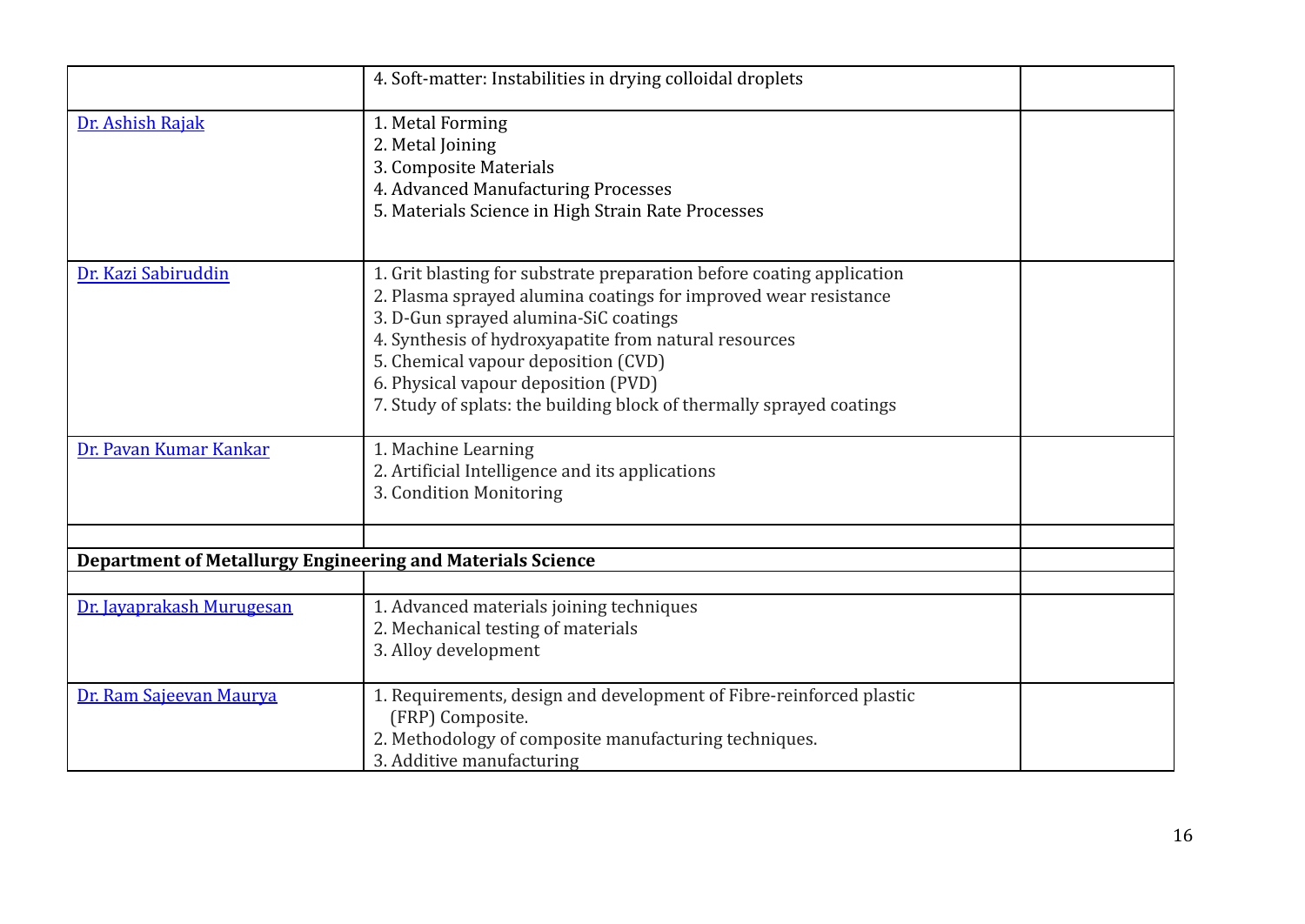|                              | 4. High entropy Alloys                                                                                                                                                                                                                                                                                        |  |
|------------------------------|---------------------------------------------------------------------------------------------------------------------------------------------------------------------------------------------------------------------------------------------------------------------------------------------------------------|--|
| Dr. Rupesh S. Devan          | 1. Nanostructures and Thin film technology<br>2. Techniques in materials characterization<br>3. Materials for energy storage<br>4. Photoactive materials for clean energy                                                                                                                                     |  |
| Dr. Mrigendra Dubey          | 1. Various aspects of Corrosion Science and Engineering using Comsol<br>multiphysics software<br>2. Introduction to single-crystal structure analysis<br>3. Modern techniques for characterization of materials                                                                                               |  |
| Dr. Hemant Borkar            | 1. Lightweight alloys for automotive applications<br>2. Microstructural characterization<br>3. Crystallographic texture and EBSD<br>4. Advanced materials and processing                                                                                                                                      |  |
| Dr. Santosh S. Hosmani       | 1. Surface Engineering<br>2. Severe Surface Deformation<br>3. Microstructure-Property correlation                                                                                                                                                                                                             |  |
| Dr. Ajay Kumar Kushwaha      | 1. Nanomaterials Synthesis and Characterization<br>2.2-D Materials and Devices<br>3. Thin films and Memristors<br>4. Next-generation solar cell<br>5. Applied Electrochemistry<br>6. Electrochemical Sensors<br>7. Photo/electrochemical water-splitting<br>8. Corrosion Analysis and Anti-corrosion Coatings |  |
| <b>Department of Physics</b> |                                                                                                                                                                                                                                                                                                               |  |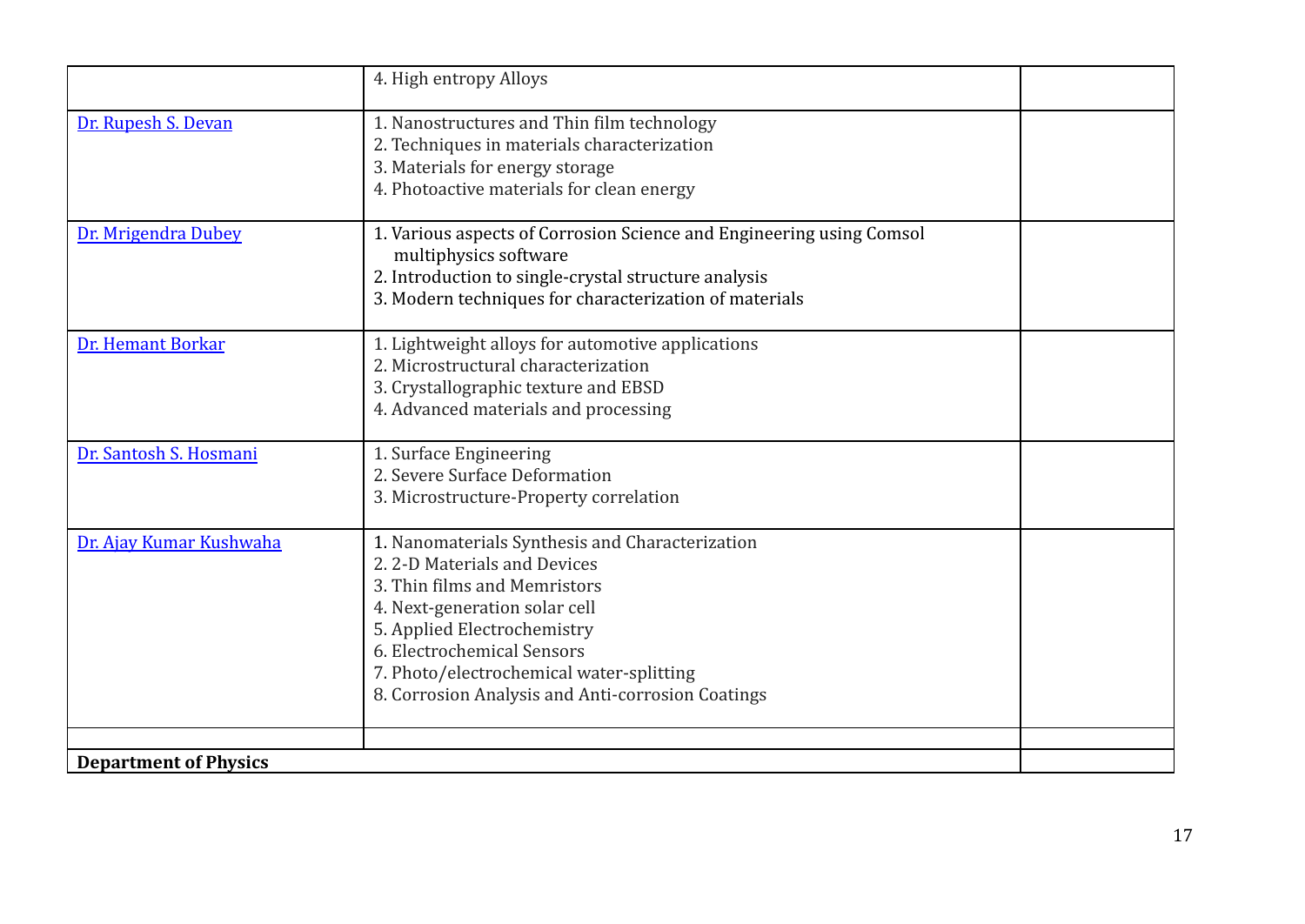| Dr. Pankaj R. Sagdeo                                      | 1. Materials synthesis and characterizations for Solar Cell and related<br>applications<br>2. Application and characterization of spintronics material.                                                                                                                                                                                                                                                                                                                                                                                                                                              |  |
|-----------------------------------------------------------|------------------------------------------------------------------------------------------------------------------------------------------------------------------------------------------------------------------------------------------------------------------------------------------------------------------------------------------------------------------------------------------------------------------------------------------------------------------------------------------------------------------------------------------------------------------------------------------------------|--|
| Dr. Rajesh Kumar                                          | 1. Device Physics<br>2. Electrochromic Materials and Device<br>3. Raman Spectroscopy<br>4. Nanomaterials                                                                                                                                                                                                                                                                                                                                                                                                                                                                                             |  |
| Dr. Raghunath Sahoo                                       | 1. The Global Properties of Quark Gluon Plasma (QGP) created in the Big Bang<br>Experiment. [ALICE Experiment at LHC, CERN, Switzerland]<br>2. Exploration of QCD Phase Diagram and search for the Critical Point<br>3. Matter formed at High Baryon Densities [Compressed Baryonic Matter<br>Experiment (CBM), GSI, Darmstadt, Germany]<br>4. Phenomenology of Quark-Gluon Plasma<br>5. GRAPES-3 (Gamma Ray Astronomy PeV Energies)<br>6. Applications of Machine Learning and Artificial Intelligence in High-Energy<br>Physics<br>7. Applications of Statistical Mechanics in High-Energy Physics |  |
| Dr. Somaditya Sen                                         | 1. Semiconductors<br>2. Magnetic and Ferroelectric oxides<br>3. Structural and Electrical property measurements<br>4. Nano materials                                                                                                                                                                                                                                                                                                                                                                                                                                                                 |  |
| Dr. Manavendra N Mahato                                   | 1. General relativity<br>2. Quantum mechanics and applications                                                                                                                                                                                                                                                                                                                                                                                                                                                                                                                                       |  |
| <b>Centre for Rural Development and Technology (CRDT)</b> |                                                                                                                                                                                                                                                                                                                                                                                                                                                                                                                                                                                                      |  |
|                                                           |                                                                                                                                                                                                                                                                                                                                                                                                                                                                                                                                                                                                      |  |
| <b>Professor Sandeep Chaudhary</b>                        | 1. Sustainable Construction Technology for Rural Development                                                                                                                                                                                                                                                                                                                                                                                                                                                                                                                                         |  |